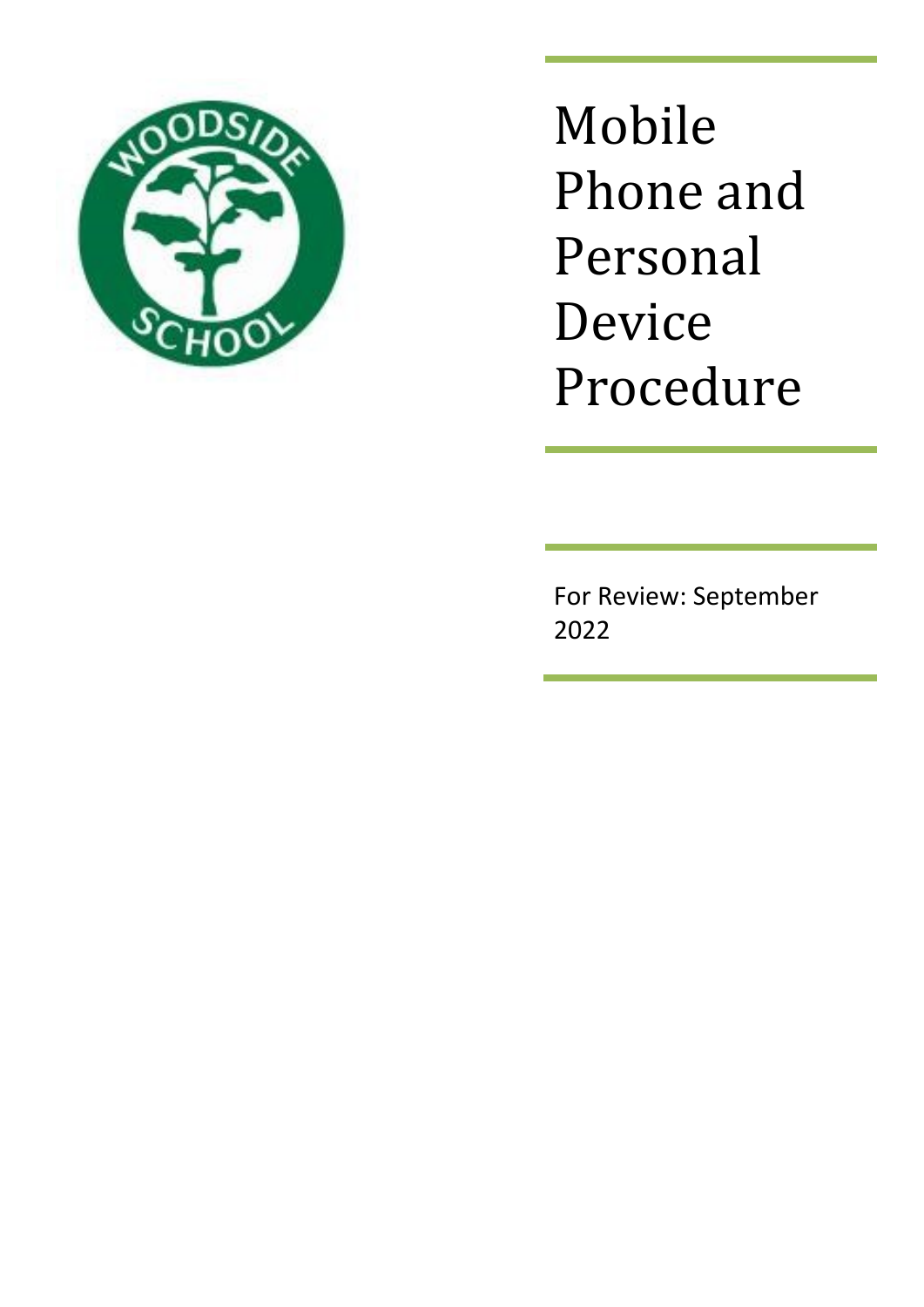# Woodside Junior School

## Mobile Phone and Personal Device Procedure

## Introduction

The welfare and well-being of our pupils is paramount. The aim of the Mobile Phone and Personal Device Procedure is to allow users to benefit from modern communication technologies, whilst promoting safe and appropriate practice through establishing clear and robust acceptable mobile user guidelines. This is achieved through balancing protection against potential misuse with the recognition that mobile phones are effective communication tools. It is recognised that it is the enhanced functions of many mobile phones that cause the most concern, offering distractions and disruption to the working day, and which are most susceptible to misuse - including the taking and distribution of indecent images, exploitation and bullying. However as it is difficult to detect specific usage, this policy refers **to ALL mobile communication, internet enabled personal devices and cameras**

## Scope

This procedure applies to all individuals who have access to personal mobile phones and other personal IOT devices on site. This includes staff, volunteers, committee members, children, young people, parents, carers, visitors and contractors. This list is not exhaustive. This procedure should also be read in relation to the following documentation:

- Children Protection and Safeguarding Policy
- Anti-Bullying Policy
- Guidance on the Use of Photographic Images and Videos of Children in Schools Code of conduct
- Behaviour Policy
- Staff Code of Conduct
- Whistleblowing Policy
- Conduct and Discipline policy

A code of conduct is promoted with the aim of creating a cooperative workforce, where staff work as a team, have high values and respect each other; thus creating a strong morale and sense of commitment leading to increased productivity. Our aim is therefore that all practitioners:

- Have a clear understanding of what constitutes misuse.
- Know how to minimise risk.
- Avoid putting themselves into compromising situations which could be misinterpreted and lead to possible allegations
- Understand the need for professional boundaries and clear guidance regarding acceptable use.
- Are responsible for self-moderation of their own behaviours.
- Are aware of the importance of reporting concerns promptly.

It is fully recognised that imposing rigid regulations on the actions of others can be counterproductive. An agreement of trust is therefore promoted regarding the carrying and use of mobile phones within the setting, which is agreed to by all users:

## Personal Mobiles/Devices – Staff

• It is advised that staff security protect access to functions of their phone.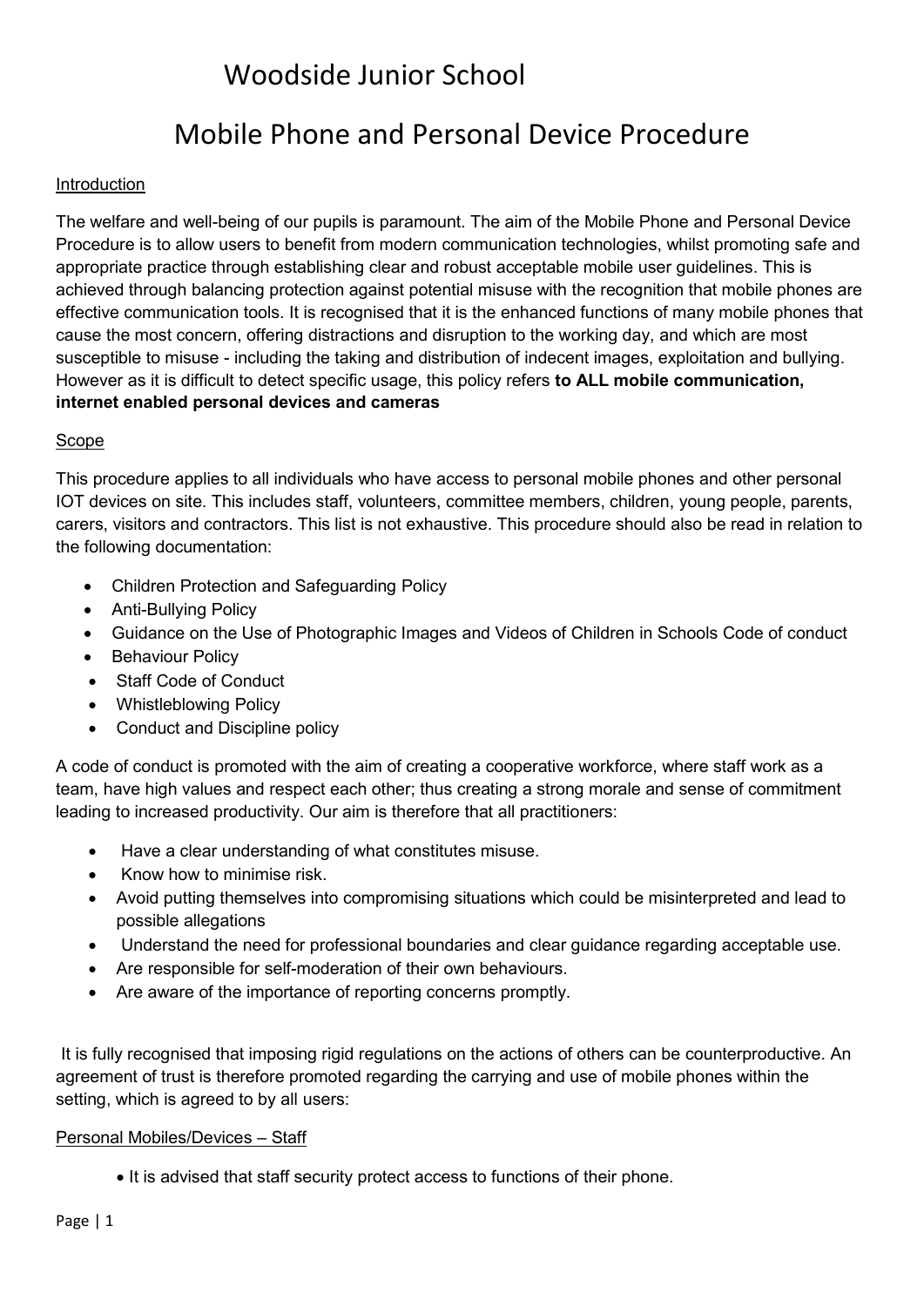Staff are not at any time permitted to use recording equipment on their mobile phones, for example: to take recordings of children, or sharing images. This could lead to disciplinary procedures. Legitimate recordings and photographs should be captured using school equipment such as cameras and ipads.

 Staff should report any usage of mobile devices that causes them concern to the Headteacher/DSL

#### Where to use mobile phones

 Mobile phones should not be used in the classrooms during the school day whilst any pupils are present in the classroom – 8.50am – 3.15pm

 Mobile phones should not be visible in the classrooms or corridors during the school day whilst any pupils are present in the classroom– 8.50am – 3.15pm

 Mobile phones should not be heard ringing or vibrating in classrooms and corridors during the school day whilst any pupils are present in the classroom– 8.50am – 3.15pm

Mobile phones can be used in designated 'Safe Area's which are:

The Staff Room The PPA Room School Office Headteachers' Office Meeting Room

(The only exception to this is school office contact with the site manager during the school day who will take the call however will immediately walk away from classroom/corridors, should that be where they are, to speak further )

Important and family calls can be taken in the school office and passed onto you.

 If you are expecting an urgent call then you can leave your phone in the school office for them to to answer. They will collect you when possible.

 Should there be exceptional circumstances (e.g. acutely sick relative), then staff should make the Headteacher aware of this and a decision will be made as to whether it is appropriate for the member of staff to have their phone in case of having to receive an emergency call.

 Excessive use of mobile phones by any member of staff is discouraged as this can interfere with their normal working practices.

#### Mobile Phones/ Personal Devices for work related purposes

We recognise that mobile phones provide a useful means of communication on offsite activities. However staff should ensure that:

 Mobile use on these occasions is appropriate and professional (and will never include taking photographs of children).

 Mobile phones should not be used to make contact with parents during school trips – all relevant communications should be made via the school office. The only exception is if the trip is out of school hours.

 Staff are allowed to use mobile phones on school trips, whilst pupils are present in order that they may make or receive any emergency phone calls and or have contact with the school office.

 Mobile phones MUST NOT be used in any way, whilst driving or in control of a vehicle whilst on BCC business. 'In control' covers a vehicle being parked but with the engine still running. Staff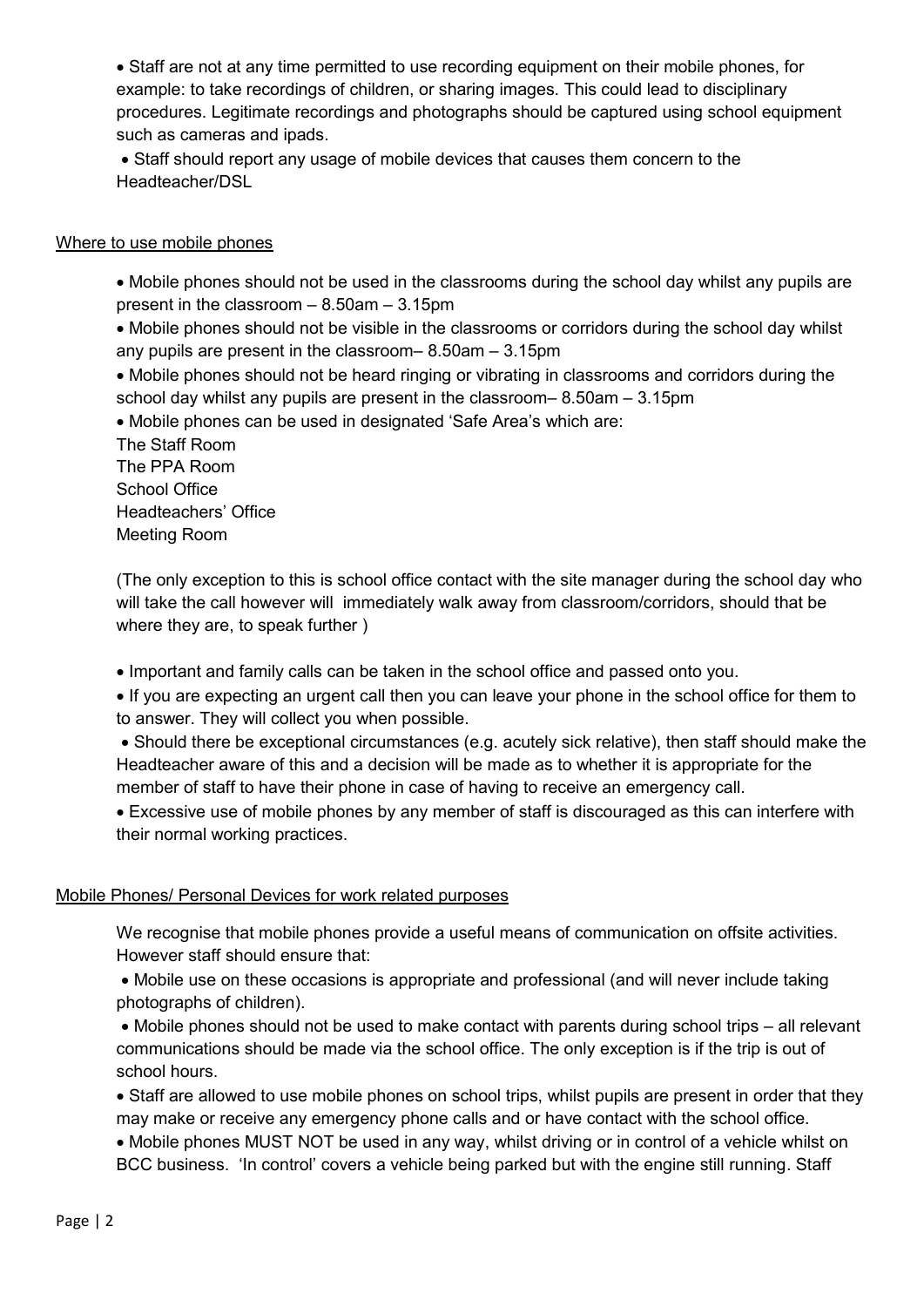should not use Bluetooth to have mobile phone discussions whilst driving on school business.- ( please refer to BCC policy driving for work)

 Where parents are accompanying trip's they are informed not to make contact with other parents (via calls, text, email or social networking) during the trip or use their phone to take photographs of children.

 Staff should never contact pupils or parents from their mobile phone, or give their mobile phone number to pupils or parents. If a member of staff needs to make telephone contact with a parent, a school telephone should be used.

• Staff should never store parents or pupil's telephone numbers on their mobile phone, as this allows the possibility of inappropriate contact

 Staff should never send to, or accept from pupils, texts or images and should report this to the head teacher/DSL immediately should it happen.

 Staff should never send to, or accept from colleague's texts or images that could be viewed as inappropriate. And should report this to the head teacher/DSL immediately should it happen.

### Personal Mobiles/Devices (Including Smart watches) – Pupils

We recognise that mobile phones are part of everyday life for many children and that they can play an important role in helping pupils to feel safe and secure. However we also recognise that they can prove a distraction in school and can provide a means of bullying or intimidating others. Therefore, our pupils are pro-actively discouraged from bringing phones to school. However, as some children in Year 5 and 6 walk home alone, we understand that for some parents this represents a safety measure. Therefore:

 Pupils are not permitted to have mobile phones on their possession or in their belongings during the school day  $-8.50$ am to 3.15pm or on school trips

 If in the rare event of a parent wishing for his/her child to bring a mobile phone to school the phone must be handed in, switched off, to the school office first thing in the morning and collected from them by the child at home time (the phone is left at the owner's own risk and the school office accepts no responsibility or liability for the loss or damage of any phone whilst in their possession).

 Mobile phones brought to school and not handed to the school office will be confiscated and returned at the end of the day , this could lead to a behaviour sanction ( please refer to the school's Behaviour Policy)

 If images of other pupils or teachers have been taken, the phone will not be returned to the pupil until the images have been removed by the pupil in the presence of a member of the senior management team

 Parents are asked to talk to their child/ren about the appropriate use of text messages and images, and that they can be used to bully pupils ( please refer to Behaviour and Anti- bullying policy)

Smartwatches are permitted but only as step counting device.

#### **Visitors**

All Volunteers, Visitors, Governors and Contractors are expected to follow our mobile phone and personal device policy whilst on the premises. On arrival, such visitors should read our expectations around the use of mobile phones which is located near the sign in area by the school office.